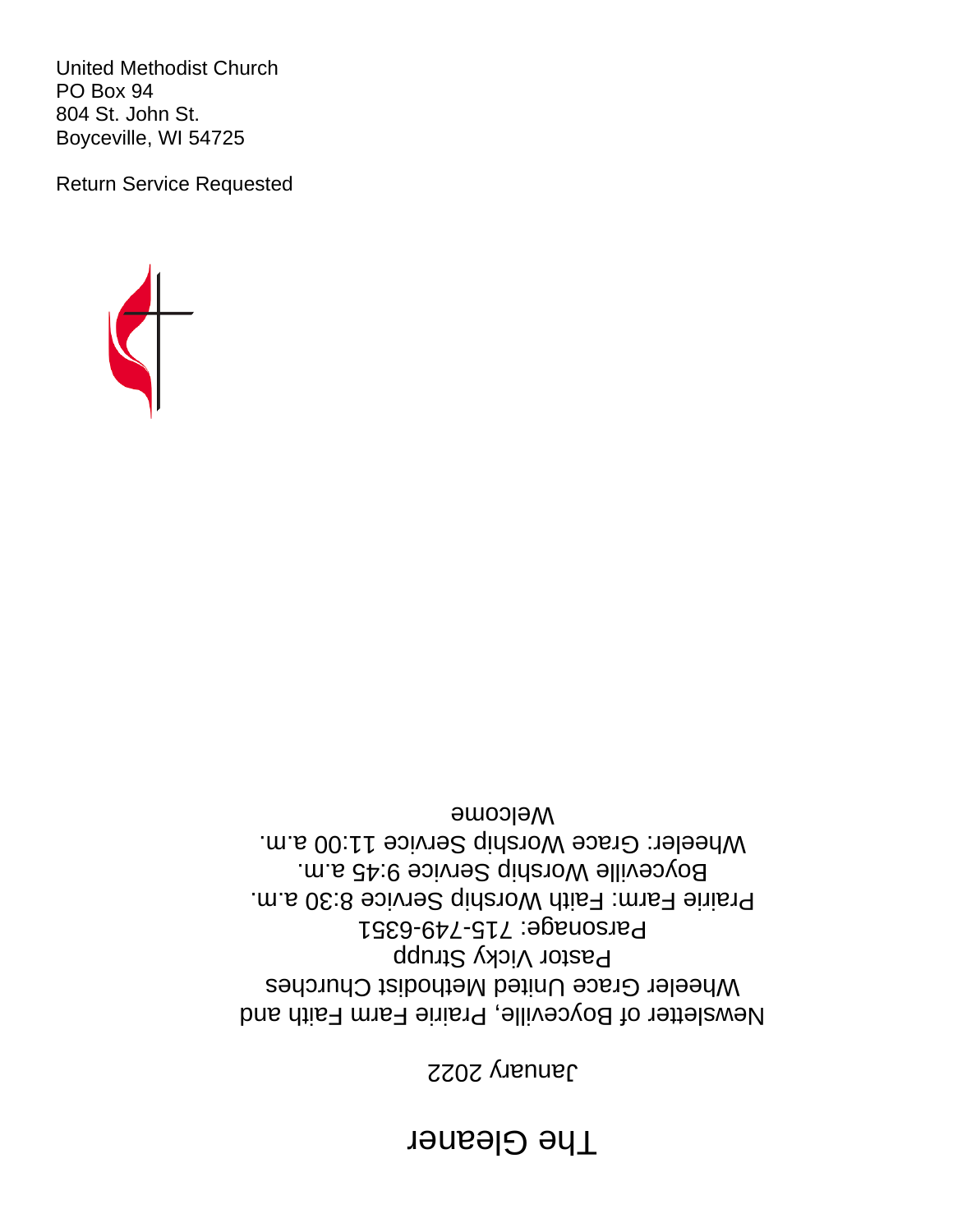Dear Friends,

As we begin the new year, we can see it as an opportunity for a fresh start. It's an opportune time to work on our health, to purge some bad habits and begin some new good ones. And often, even with the best of intentions, our New Year's resolutions are a flop. We quickly get discouraged and give up. But the good news is that God's mercies are new each morning. There is forgiveness for our shortcomings and our sins. God brings a chance to start over with every new day. That is a reason to rejoice! May we, as God's people, seek to follow in his ways. May we forgive others--and ourselves, and always be ready and willing to make a fresh start!

Grace and peace,

Pastor Vicky

Praise the Lord!

Sing to the Lord a new song,

his praise in the assembly of the faithful.

Let Israel be glad in its Maker;

let the children of Zion rejoice in their King.

Let them praise his name with dancing,

making melody to him with tambourine and lyre.

Psalm 149:1-3

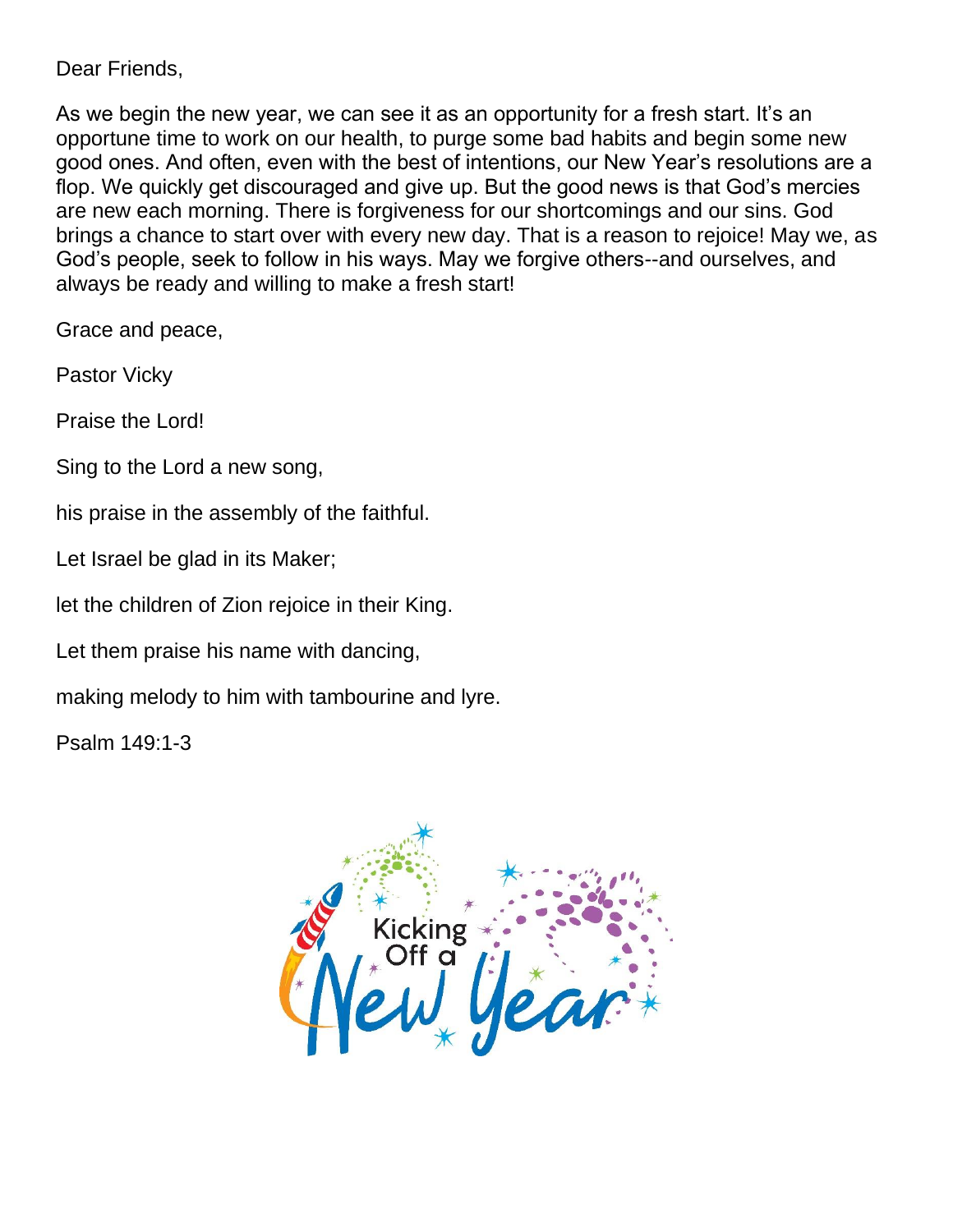# **North West District Online Gathering via ZOOM**

Jan. 22, 2022 from 9 a.m. to 3 p.m.

## Out of the Boxing Ring and into the Baptismal Font – Clergy **Wellness**

Keynote Speaker: Rev. Susan Amann

Afternoon breakout sessions:

- Trustees Training with Rev. Paul Gregerson
- Finance 101 with Sarah Sneider
- Intro to Accountable Leadership Board Model with Rev. Dick Jones
- Lay Servant Ministry with Barbara Hill and Jan Lorentz
- Racial Justice: Where to Start with Rev. Teena Racheli
- Clergy Wellness with Wisconsin Council of Churches
- Brick River Basics with Heidi Careaga

There is no cost to attend

If interested, please contact Pastor Vicky and she will send you an email with the registration info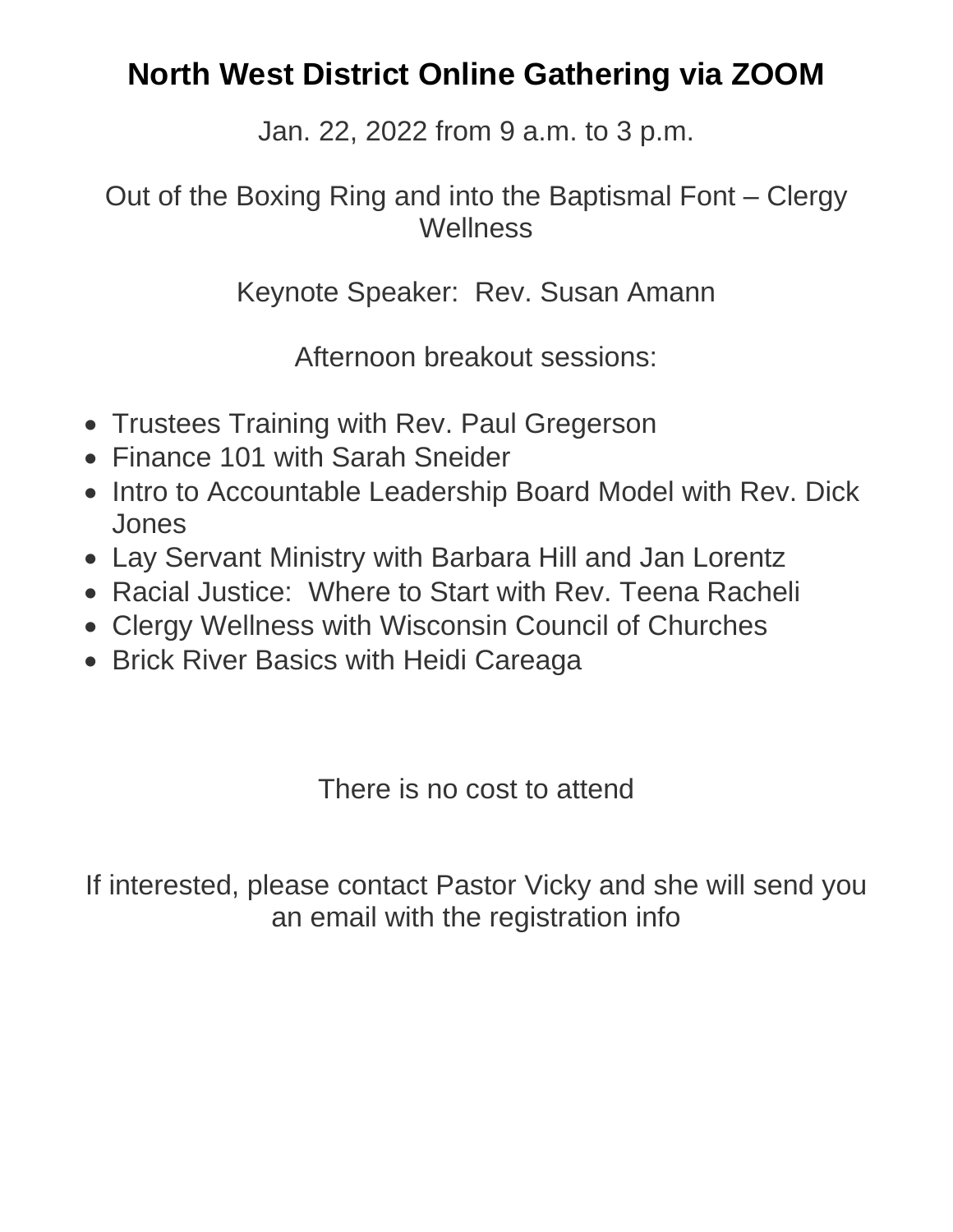

**January 30th is a Fifth Sunday! We'll have a joint service and potluck at the Boyceville church at 10 am.**

**If you have a special reading or music you'd like to share, please contact Pastor Vicky.**

### **Sermon by Phone**

The Boyceville church is offering a Sermon by Phone service. Each week you can call into our Sermon by Phone telephone number and listen to the scripture reading and sermon. The phone number is 715-309-5114. This is a Menomonie number, and it is a local phone number for Boyceville and Wheeler. There is no charge to listen to the sermon. The sermon will be available to call Sunday after 8 am. Each service will be available till the following Saturday afternoon. If you have any questions call Marguerite at 715-651-7880.

Sermon by Phone - call 715-309-5114. The message will change each week, but the phone number stays the same.



#### **Gleaner Deadline**

Gleaner news is due Tuesday, January 18th. Please contact Tammy Nelson at 715-505-2657 or [rtsmnelson@hotmail.com](mailto:rtsmnelson@hotmail.com) with your news. Thanks.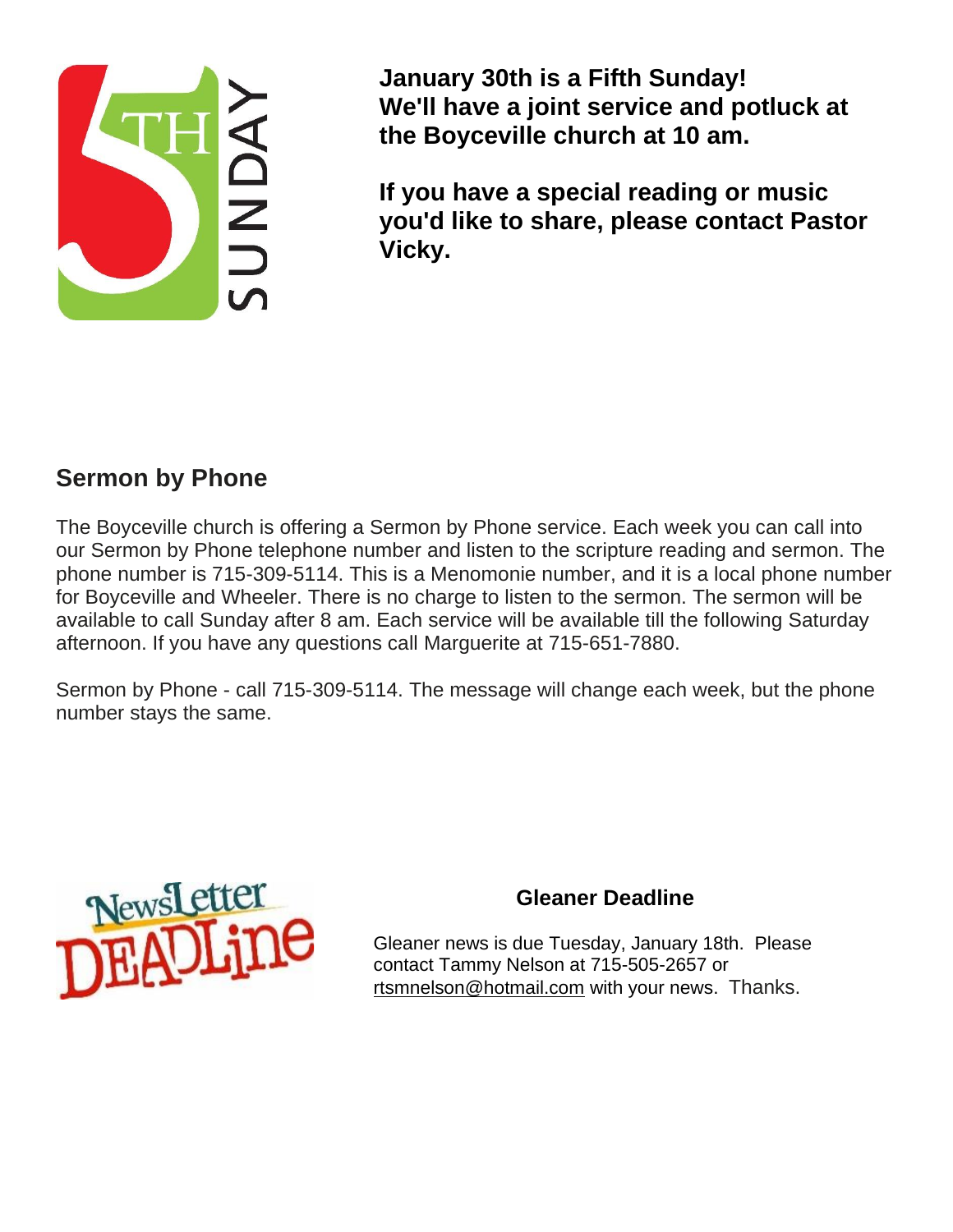## *Scripture Readers for Boyceville*

 Reader January 2 Glenise Thomas January 9 Carol Cherney January 16 Doreen Olson January 23 Merlyn Jones January 30 Fifth Sunday

#### **Boyceville Coffee Time**

Coffee and cookies will be served at Boyceville on Sunday, January 9<sup>th</sup> and 23rd after the worship service. Irene Schmidt and Shelby Bauer will serve on the 9<sup>th</sup> and Shirley Jones and Sonya Zebro will serve on the 23rd.

## **The Angel Tree, a Christmas Miracle**

This year the Boyceville congregation sponsored a total of 10 children from 3 families through WestCap. Thanks to your generosity each child received their most urgent needs, from shoes, to coats, to bedding. They also received a couple of items from their wish list. Wishes came in all sizes for all ages, from learning toys for a toddler, to remote control cars, to games and puzzles. Marguerite and Sonya used the monetary donations to fill the tags that weren't taken from the Angel Tree. Each family also received wrapping paper, tape and bows and a food gift card to Aldi. Even after all the shopping there was still money left in the Angel Tree fund. It came to our attention that 2 families, sisters, one who is seriously ill, were struggling to provide a Christmas for their children. In their case Walmart gift cards was the best option. A gift card was purchased for each child and delivered to the families. The one mom had tears in her eyes as she held the card and said that she could now get boots for her daughter to wear to school. God truly has been at work through the generosity of all who supported the Angel Tree. Thank you.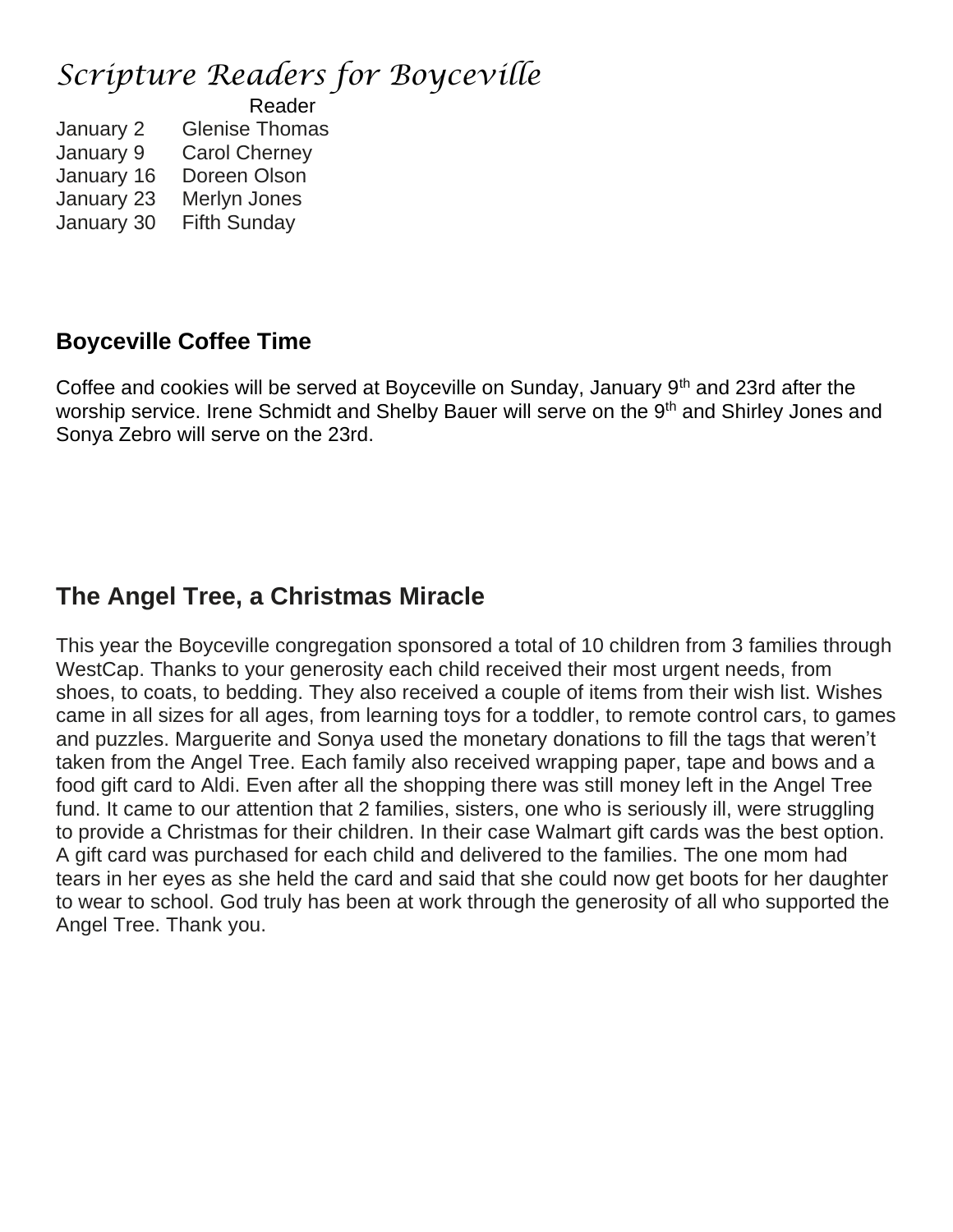

## **Socks for the Homeless**

For the months of January and February the Boyceville mission project is socks for the homeless. We all know how cold and wet our feet can become in winter, just imagine how much harder it is when you have no warm home to go to. A gift of warm socks will provide comfort to those in need. Socks are needed for men and women in all sizes. **No ankle socks please**! A sock basket will be available at church to collect them. Cash donations are welcome to, we are happy to shop for you. Thank you.

### **Boyceville/Wheeler Joint Mission Committee Team**

The Boyceville/Wheeler Joint Mission Committee Team will meet on Thursday, January 13th, 6 pm at the Boyceville church. A light supper of soup and bread will be served. Members of the joint team are Marguerite Blodgett, Glenise Thomas, Lori Koehler, Sheila Hegeman, Nancy Smith, Judy Steinberger, Irene Schmidt, Carol Cherney, Doreen Olson, Shirley Jones, Sonya Zebro, Eva Mews, and Pastor Vicky. Please let Marguerite know if you are able to attend or not so she knows how much soup to make. Phone: 715-651-7880, email: [crazy2quilt@gmail.com.](mailto:crazy2quilt@gmail.com) If you are unable to attend please pray for guidance for the committee.

## *Birthdays and Anniversaries in January*

- 14 Colin Hanson
- 1 James Harvey 17 Lionel & Mary Kegen (anniv)
- 4 Kevin & Sonya Zebro (anniv) 6 — Harry & Sandy Christian (anniv)
- 
- 
- 
- 9 Melissa Blodgett 24 Sherry Smith<br>9 Haiden Salsbury 26 Jim Salsbury
- 9 Haiden Salsbury
- 
- 13 Matthew Blodgett
- 7 Charlie Hall 21— Brian & Jessica Ford (anniv)
- 9 Jessica Blodgett 22 Roger & Anita Smith (anniv)
	-
	-
- 10 Sonya Zebro 29 Eileen Klicko
- 12 Nichole Hiben 31 Chris Burke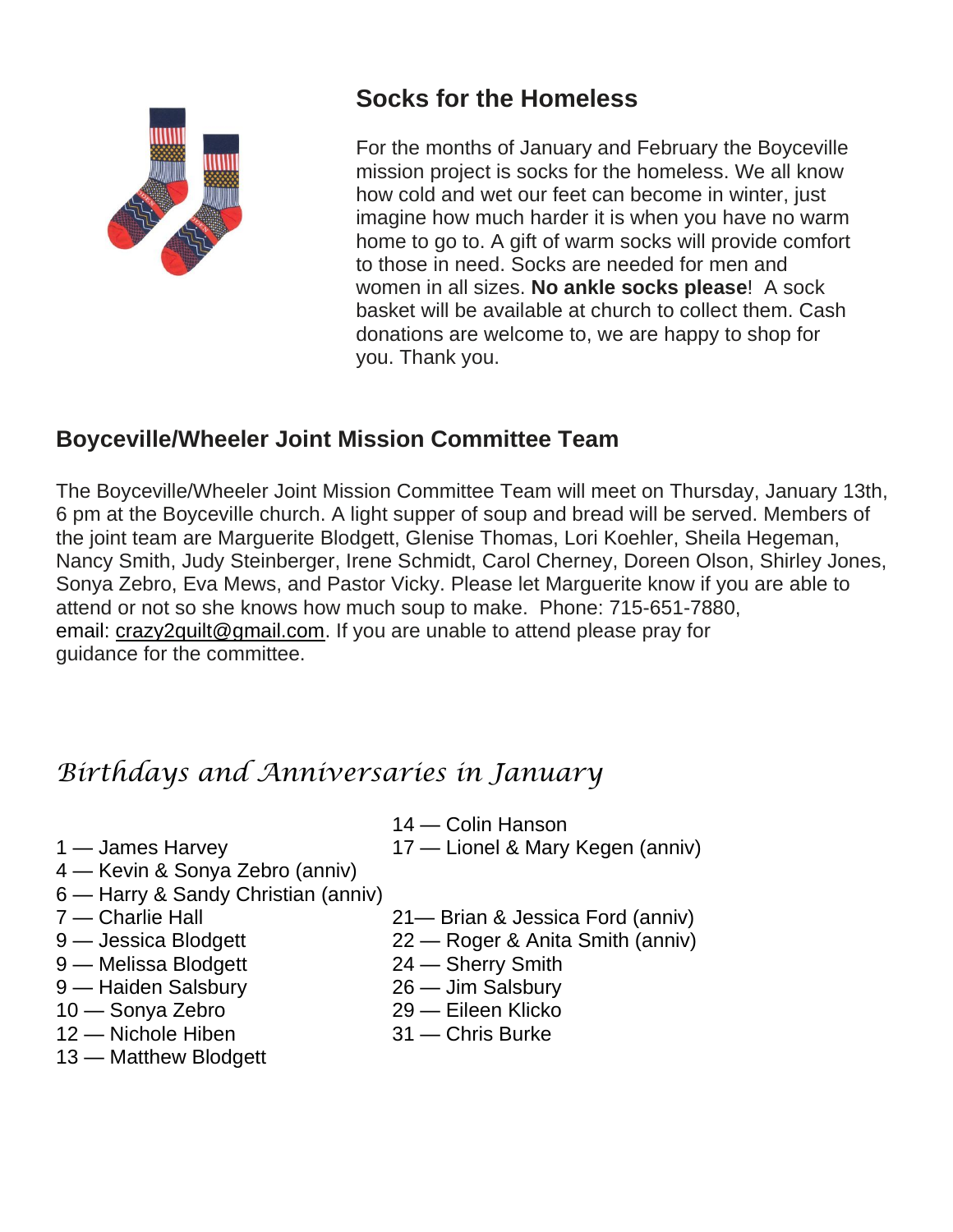

Gary Kahl **Parker Knutson** Chloe Howey **Rex Nicholson** Gloria Kahl Jeanna Hollister Shelby Bauer **Amanda Roper** Honduras Mission Food Harvest Ministry Coat Closet Our shut-ins & those in nursing homes

A reminder: Please remember our shut-ins with calls and cards.

**Please keep our prayer list current by letting Pastor Vicky or Tammy know when names should be added or removed**.





Join us on January 12th and 26th for Confirmation! Time TBA as we check sports schedules. We're looking for youth (8th grade and up), adults who may be interested in mentoring the youth, adults who would consider supporting us with prayers, snacks, etc. Anyone who wants to brush up on what it means to be <sup>a</sup> United Methodist Christian is welcome!

Questions? Call Carol @ 715.714.7353 or Pastor Vicky @ 715.404.5284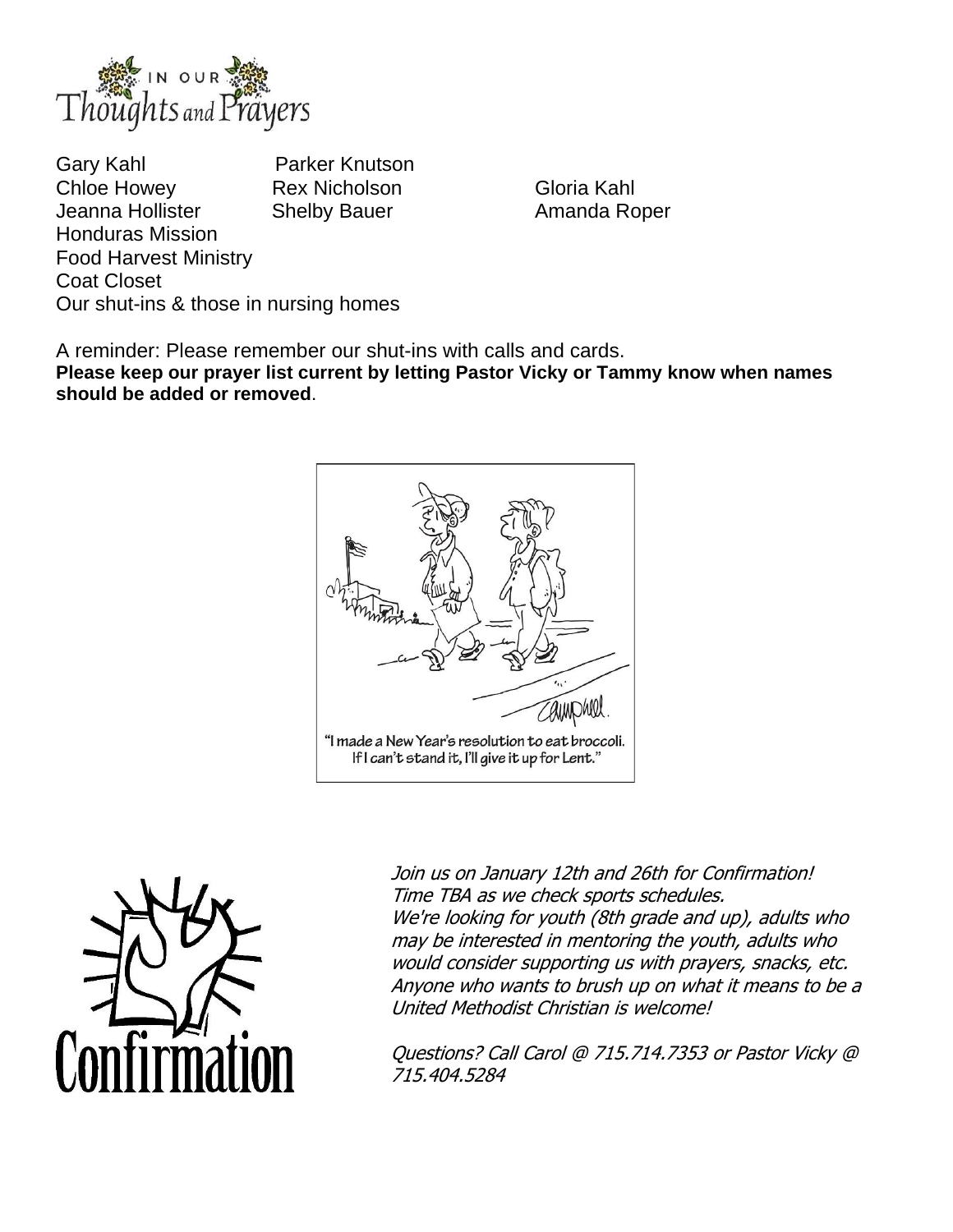## *Faith United Methodist Church News for January*

Worship Service at 8:30 am



## Thank you:

- To Leslie Frisle for a monetary donation to the Memorial Fund in memory of Pat Schoonover.
- To Gary and Pat Frisle for a monetary donation to the Memorial Fund in memory of Virgil Schoonover.
- To Gary and Pat Frisle for a monetary donation to the Memorial Fund in memory of Pat Schoonover.
- To Janice Swanson for a generous donation toward the church budget.
- To Tim and Darcy Hafele for a generous donation toward the church budget.
- To Lay Readers: Frisle's, Bill Wiseman, and Roxanne White
- To Coffee Servers: Ila Knutson, Roxanne White

|            | <b>Lay Reader</b>                                 | Greeter/Usher        | <b>Coffee/Snack</b> |
|------------|---------------------------------------------------|----------------------|---------------------|
| January 2  | Open                                              | Open                 | Open                |
| January 9  | Frisle's                                          | Open                 | Open                |
| January 16 | <b>Roxanne White</b>                              | <b>Roxanne White</b> | Open                |
| January 23 | <b>Bill Wiseman</b>                               | <b>Bill Wiseman</b>  | Open                |
| January 30 | Fifth Sunday Celebration at Boyceville at 10 a.m. |                      |                     |

## *Faith United Methodist Women*

Faith United Methodist Women did not have the potluck Christmas dinner as planned due to Covid and another engagement. There will be no January meeting.

Administrative Council will meet January 6<sup>th</sup> at 5:30 p.m.